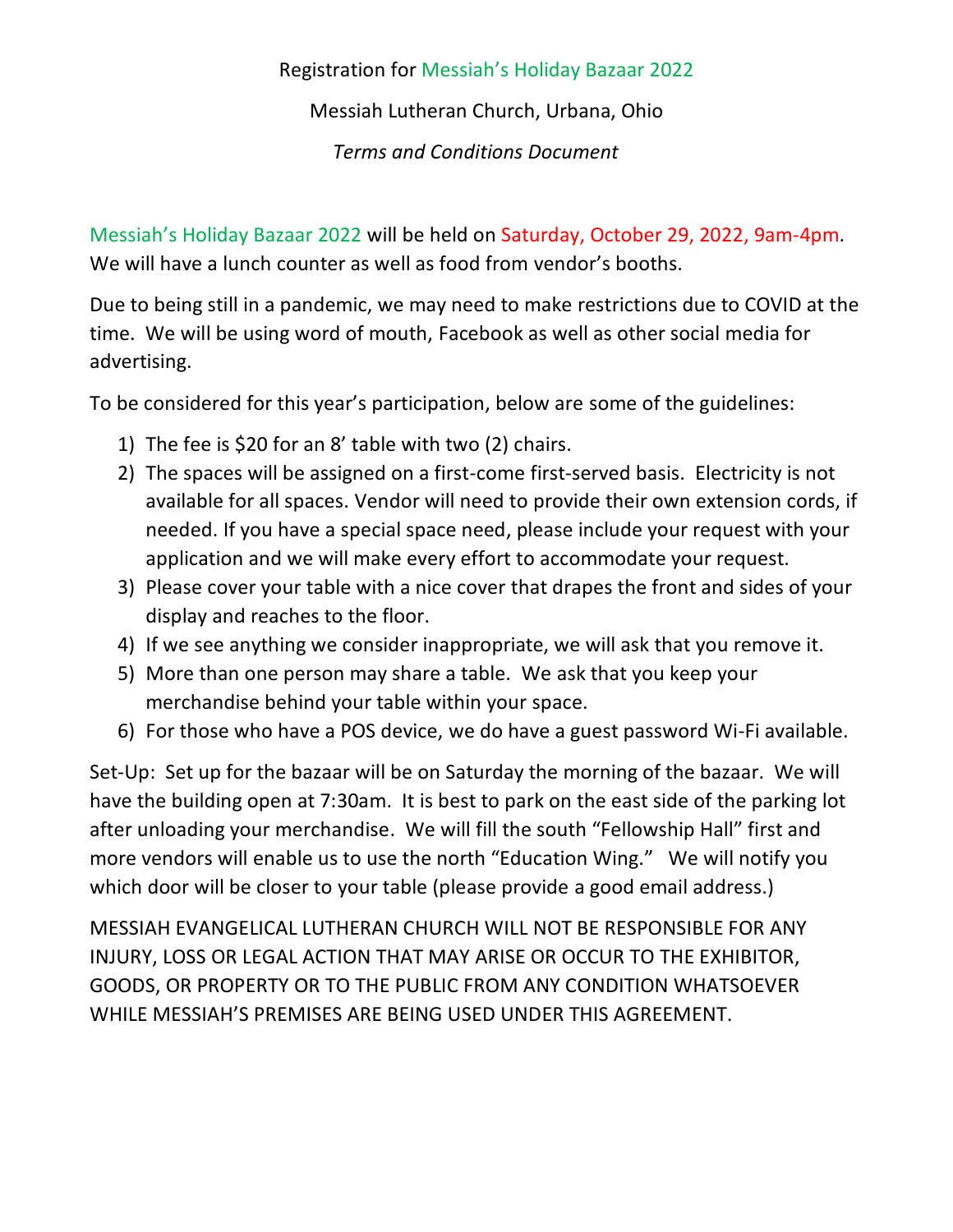If you agree to these guidelines, please complete the below application and send in a check or money order for \$20.00 by October 15, 2022 made payable to Messiah Lutheran Church. Please mail to:

\_\_\_\_\_\_\_\_\_\_\_\_\_\_\_\_\_\_\_\_\_\_\_\_\_\_\_\_\_\_\_\_\_\_\_\_\_\_ \_\_\_\_\_\_\_\_\_\_\_\_\_\_\_\_\_

Messiah Lutheran Church Attn: JJPCS Committee 1013 East Lawn Ave Urbana, Ohio 43078 Email: [messiahlutheran@swohio.twcbc.com](mailto:messiahlutheran@swohio.twcbc.com) 

Vendor's Signature **Date** Date